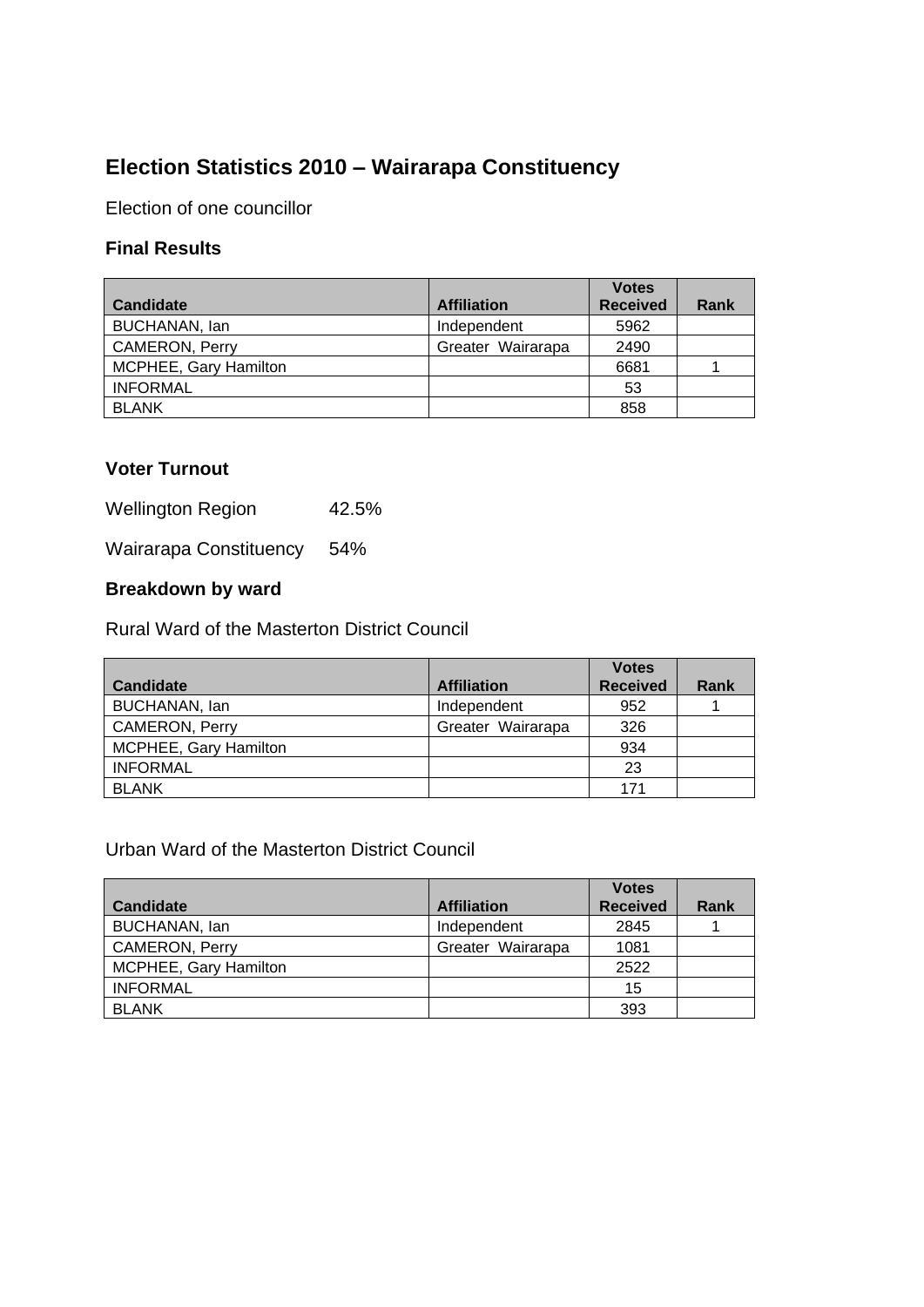## Greytown Ward of the South Wairarapa District Council

|                       |                    | <b>Votes</b>    |      |
|-----------------------|--------------------|-----------------|------|
| <b>Candidate</b>      | <b>Affiliation</b> | <b>Received</b> | Rank |
| BUCHANAN, lan         | Independent        | 456             |      |
| <b>CAMERON, Perry</b> | Greater Wairarapa  | 221             |      |
| MCPHEE, Gary Hamilton |                    | 431             |      |
| <b>INFORMAL</b>       |                    | 5               |      |
| <b>BLANK</b>          |                    | 49              |      |

# Featherston Ward of the South Wairarapa District Council

|                       |                    | <b>Votes</b>    |             |
|-----------------------|--------------------|-----------------|-------------|
| <b>Candidate</b>      | <b>Affiliation</b> | <b>Received</b> | <b>Rank</b> |
| BUCHANAN, Ian         | Independent        | 327             |             |
| <b>CAMERON, Perry</b> | Greater Wairarapa  | 260             |             |
| MCPHEE, Gary Hamilton |                    | 423             |             |
| <b>INFORMAL</b>       |                    | $\blacksquare$  |             |
| <b>BLANK</b>          |                    | 73              |             |

# Martinborough Ward of the South Wairarapa District Council

|                       |                    | <b>Votes</b>    |      |
|-----------------------|--------------------|-----------------|------|
| <b>Candidate</b>      | <b>Affiliation</b> | <b>Received</b> | Rank |
| BUCHANAN, lan         | Independent        | 534             |      |
| <b>CAMERON, Perry</b> | Greater Wairarapa  | 202             |      |
| MCPHEE, Gary Hamilton |                    | 387             |      |
| <b>INFORMAL</b>       |                    | 5               |      |
| <b>BLANK</b>          |                    | 85              |      |

#### Carterton Rural Ward of the Carterton District Council

|                       |                    | <b>Votes</b>    |      |
|-----------------------|--------------------|-----------------|------|
| <b>Candidate</b>      | <b>Affiliation</b> | <b>Received</b> | Rank |
| BUCHANAN, lan         | Independent        | 399             |      |
| CAMERON, Perry        | Greater Wairarapa  | 158             |      |
| MCPHEE, Gary Hamilton |                    | 774             |      |
| <b>INFORMAL</b>       |                    | 3               |      |
| <b>BLANK</b>          |                    | 42              |      |

#### Carterton Urban Ward of the Carterton District Council

| <b>Candidate</b> | <b>Affiliation</b> | Votes<br><b>Received</b> | Rank |
|------------------|--------------------|--------------------------|------|
| BUCHANAN, Ian    | Independent        | 449                      |      |